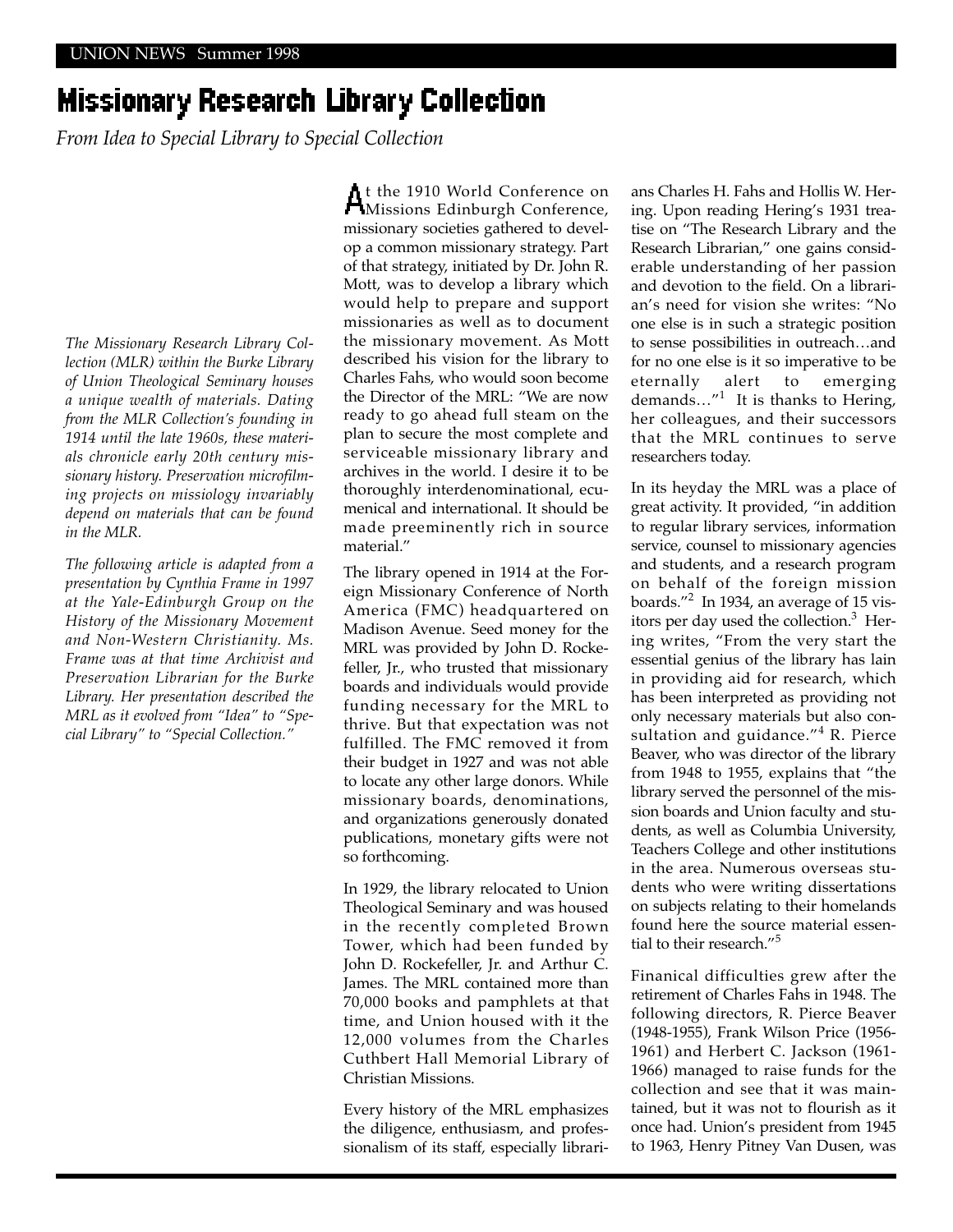## *Missionary Research Library*—cont.

supportive of the MRL and did what was possible to keep it functioning.

In 1958, a development program for the MRL was initiated for the renovation and expansion of the MRL space. Almost half, actually \$80,000, of the expected \$200,000 was raised, and a second reading room with new card catalogs, shelves and lights wss added to the public space in the fourth and fifth floors of Union's Library.

In 1960, the MRL provisionally incorporated with Union. In 1967, incorporation was complete, and the MRL became a functioning part of the Union library. The 17-volume printed book catalog of the MRL collection was published by G.K. Hall in 1968.<sup>6</sup> Records for acquisitions since 1967 in missionrelated subjects are included in the catalogs of the Burke Library. Until 1967, the MLR used its own classification.

The MLR reading room, which had a three-person staff, closed in 1976. In the years since its closing, the area which once held MRL catalogers, acquisitions clerks, reference librarians, and researchers have become a space to house the Burke Library Archives. The MRL archives and MRL pamphlet collection reside within the Library Archives.

The collections were built along three main areas: "1) the history, theology, principles, methods, and problems of missions, 2) the culture, history, sociology, ethnic religions, etc. of the lands of the younger, and 3) international affairs and global trends."<sup>7</sup> As such, the MRL "is strong in its collection of mission agency records, records which document issues facing the churches and mission fields, materials which describe the missionary enterprise for public reference, and of course, missionary research material." <sup>8</sup>

The majority of the MRL monograph collection was moved to the top levels of the newly retrofitted James Chapel Tower in the 1980's. It was weeded for duplicate and out-of-scope materials in 1980, prior to a major renovation of Union's Library. MRL government reports were deaccessioned to Columbia's Lehman Library, along with the shelf list. Union's Collection Development Librarian Tony Byrnes sought appropriate library collections for the other volumes.

MRL serials are housed along with Union serials in the general and rare book stacks. They often provide thorough runs of pictorial and textual reports from overseas missionaries. Many are brittle, but thanks to preservation microfilming projects by Yale Divinity School Library and the American Theological Library Association (ATLA), important serial runs have been preserved and are available.

*"For 50 years we have held up before the people the Word of God, and the Holy Spirit did the rest. But, the Apostle Paul put it best of all: 'I planted, Apollos watered, but God gave the increase.'"* 

The pamphlet collection—with over 30,000 pamphlets from the Missionary era, late 1800's to 1960's—continues to be the most heavily used portion of the MRL collection. Scholars whose research leads them to the MRL pamphlet collection are rewarded with information of a perspective not available elsewhere. As a result, this part of the collection has seen heavy use and resulting deterioration. Union has made two applications to the National Endowment for the Humanities (NEH) cooperatively through ATLA, to microfilm and catalog the pamphlets onto an on-line database. Neither grant application was successful, but because the need to preserve and make available this collection is still pressing, the Burke Library continues to pursue avenues to achieve this.

Organizational and denominational reports, including mission board, home mission, and foreign field reports from the early 1900's to the 1960's, make up another heavily-used portion of the MRL collection. A sample of these items gives a picture of the range and depth of the report collection:

Algiers Mission Band.

Woman's Algerian Mission Band Newsletters. 1910-1927.

All-India Women's Conference. 1933.

Aborigines Protection Society. Annual Reports. 1838-1908.

Berlin Missionary Society in China.

Report of Mission School. 1866-1904.

Bishop Gobat's Fund for Missions in Abyssinia, Egypt, Syria and Chaldea. Report. 1863-1863.

Maori Mission Birthday League. 1926- 193 1.

Mission to the Aristocracy in India. 1921- 22.

Mission to Lepers. Hong Kong Auxiliary. Annual Report. 1956.

Pekin Association for the Relief of Destitute Native Women. China. 1901-1911.

Presbyterian church in Ireland. Jungle Tribes Mission. 1920-1924.

John G. Kerr Hospital for the Insane. 1898-1925. Canton, China.

The MRL archive includes missionaries' journals, diaries, correspondence as well as collections from conferences, organizations, societies, and mission boards. Thanks to a New York State Archives project in 1988, these archive collections were added to Research Libraries Information Network's (RLI) archives and manuscript file. Further descriptions of the archival holdings can be found in *Mission Handbook— North American Protestant Ministries Overseas.* More descriptive information on the collections is located in the "Index Guide to the UTS Archives and Mss in the Burke Library," compiled by Tony Byrnes in 1986 and used within